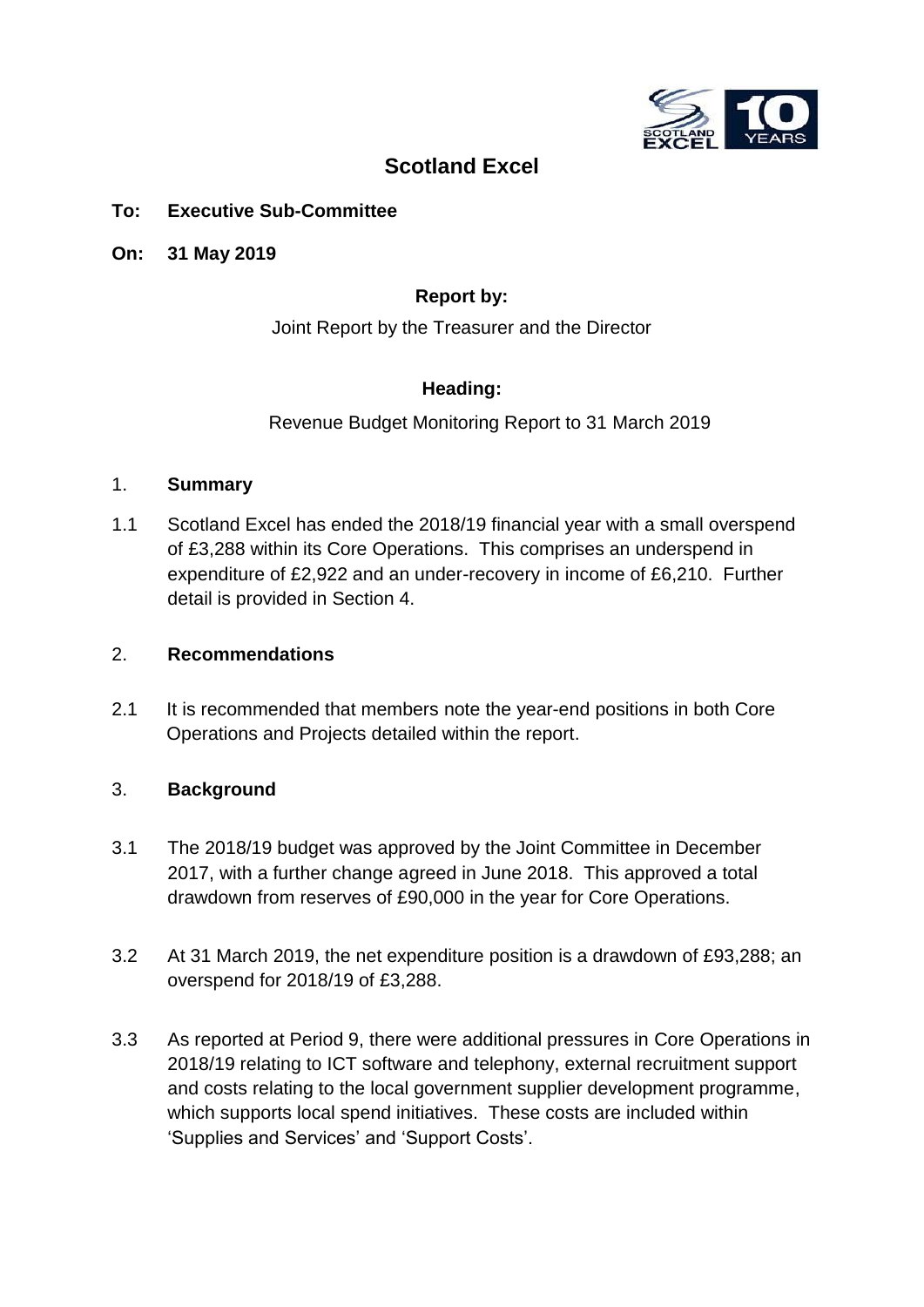- 3.4 These pressures are offset by a higher than expected underspend in Employee Costs, owing to the prudent management of vacancies. The net result was an underspend in gross expenditure for 2018/19 of £2,922.
- 3.5 Income from requisitions was fully recovered in the year, however a shortfall in income from Crown Commercial Services, as forecast during the year, contributed to an overall under-recovery in gross income of £6,210.
- 3.6 At 1 April 2018, the balance on the Projects Reserve was £264,489.
- 3.7 The Projects ended the year at 31 March 2019 with a surplus of income over expenditure of £422,404. Some of this balance is committed for future Project spend. The detail and management of this balance will be reported in the draft Annual Accounts and brought before the Joint Committee on 21 June 2019.
- 3.8 The following table provides an analysis of the budget and actual spend during 2018/19 and includes a summary of movement in the General Reserve, as well as a Glossary of terms.